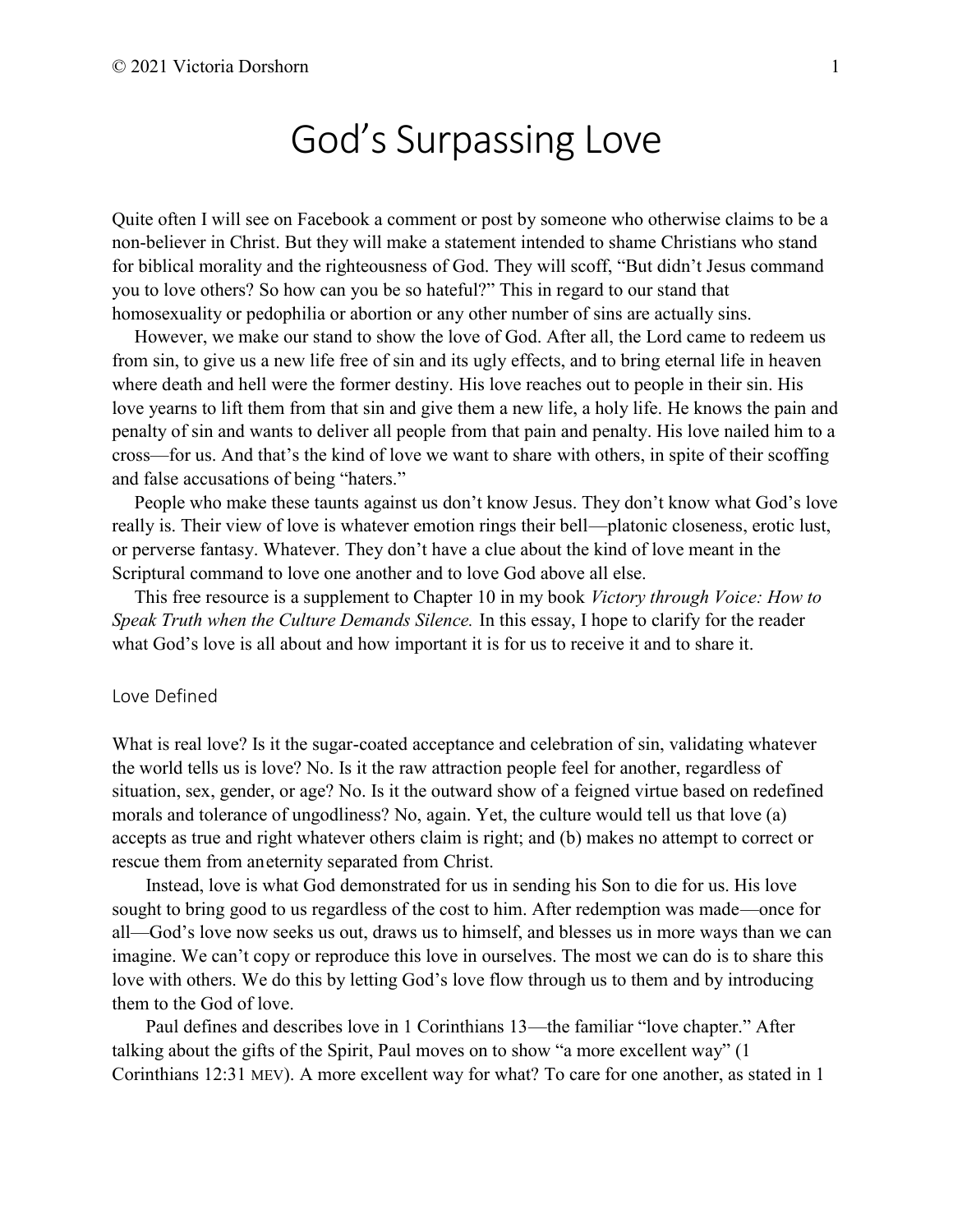Corinthians 12:25: "That there should be no division in the body, but that the parts should have the same care for one another" (MEV).

The first verse of the fourteenth chapter continues the discussion with the exhortation to "Follow after love" AND "desire spiritual gifts" (1 Corinthians 14:1 MEV). The Greek word translated "love" in this section is "agape." It means to love or feel affection or benevolence. It involves the *will*, as a matter of duty or principle, rather than an emotional response of the *heart*. We must choose to offer this kind of love to others, just as God chose to offer it to us. It's not something we *fall into* or *fall out* of. That's why the translators in King James' day used the English word "charity."

We dare not take one phrase out of 1 Corinthians 13 and make it mean that we are to accept everyone's sin as okay. Though we are to love the person who sins, we are not to validate the sin. Notice verse 6, that this kind of love "rejoices not in iniquity, but rejoices in the truth" (MEV). This love seeks the greater good, the eternal purpose of God. It should govern our attitudes and actions. Paul sums it up at the end of that Corinthian letter, "Let all that you do be done with love" (1 Corinthians 16:14 MEV).

The way we show God's love, then, is a measure of our integrity. Hence, the testimony of our life becomes a vibrant and vital part of our witness to the dark world that the True Light has come and his name is Jesus. Speaking the truth in love must be backed up by living the truth in love. Then, as we proclaim his work in our lives, we also declare that he will work in the lives of others.

That way of his work is love, not dominance. He desires to have a willing people, those who choose his light and love—who freely love him in return. He wants people who will let his love dwell in them and flow through them to others. We read of this in Romans 5:5, where Paul says, "because the love of God is shed abroad in our hearts by the Holy Spirit who has been given to us" (MEV). Love is God's motivation. It can be ours also.

However, we cannot let the world define God's kind of love. Over and over in the Bible, God tells us what his love looks like. God's love is not an acceptance of sin as okay, which might bring a self-gratifying sense of self-righteous tolerance. But such tolerance is virtue signaling, not true righteousness. God's love requires us to minister reconciliation to those in sin—for their eternal good. (See 2 Corinthians 5:17–20.) It forbids us to smile on their sin.

Those who do smile on their sin, flaunting their tolerance as "love," are like the Pharisees to whom Jesus said,

"What sorrow awaits you teachers of religious law and you Pharisees. Hypocrites! For you are like whitewashed tombs—beautiful on the outside but filled on the inside with dead people's bones and all sorts of impurity. Outwardly you look like righteous people, but inwardly your hearts are filled with hypocrisy and lawlessness." (Matthew 23:27–28 NLT)

If their tolerance is love, it is an ill-defined love, not God's love.

Does God love the sinner? Yes. Does he accept the sin as good or normal or acceptable? No. To do so would be to deny his integrity, profane his character, and violate his nature. And love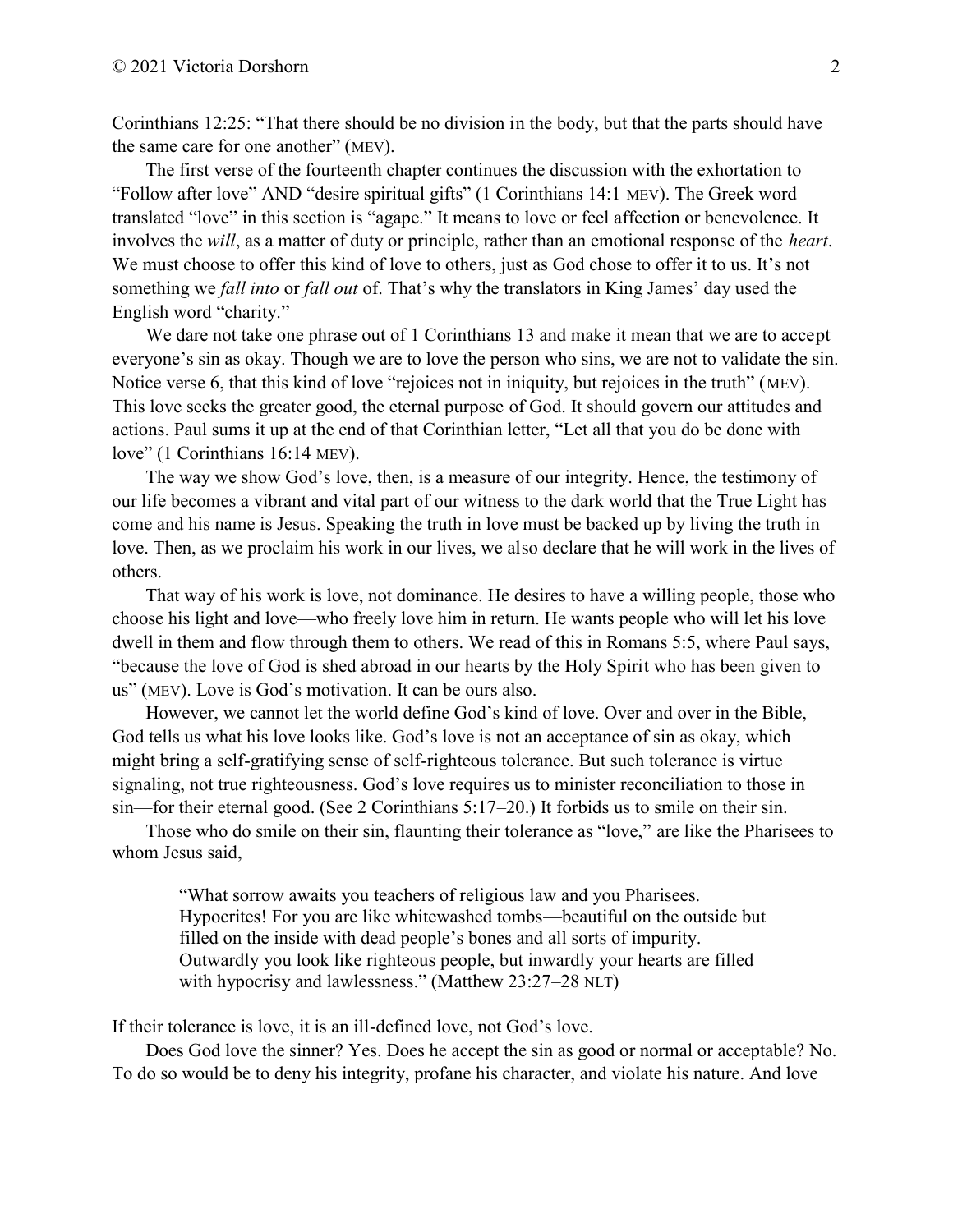for God dictates that we bring our lives and voices into line with his sovereign decrees. This requires us to know his Word.

What Does Real Agape Love Look Like?

Let's look at love as described by Paul in Ephesians 5:1–5:

Imitate God, therefore, in everything you do, because you are his dear children. Live a life filled with love, following the example of Christ. He loved us and offered himself as a sacrifice for us, a pleasing aroma to God. Let there be no sexual immorality, impurity, or greed among you. Such sins have no place among God's people. Obscene stories, foolish talk, and coarse jokes—these are not for you. Instead, let there be thankfulness to God. You can be sure that no immoral, impure, or greedy person will inherit the Kingdom of Christ and of God. For a greedy person is an idolater, worshiping the things of this world. (NLT)

Because Jesus offered himself for us, we are to walk in love. That love is to be sacrificial and fragrant. We are not to embrace sin or even name it as a practice among us. This includes sex outside of marriage (sexual immorality), homosexual and incestuous relations and pedophilia (impurity), and covetousness (greed, which is idolatry). Covetousness is the desire to have another person's property or spouse.

Furthermore, we are to have nothing to do with a filthy mouth, dirty jokes, and playing tricks on others. I would assume that pornography fits in here as something to be avoided. Instead, we are to give thanks to God for what we have and who we are. We are to thank him for his great love and the salvation freely given to us by grace through faith. A mouth that thanks him cannot at the same time make lewd and offensive comments.

Notice that the person who continually commits fornication or unclean sexual acts, or who covets what others have, will have no inheritance in heaven. We cannot violate God's righteousness and expect an inheritance or reward in his kingdom.

Paul continues the admonition in verses 6–7: "Don't be fooled by those who try to excuse these sins, for the anger of God will fall on all who disobey him. Don't participate in the things these people do" (NLT). He warns against those who would mislead believers by excusing these sins.

There are many—some even who are ordained ministers—who deceive believers with empty words that redefine *love* and re-characterize God's *holiness*. These deceivers substitute wrongly-defined human sexual love (which is lust) for God's sacrificial and fragrant love. They offer self-righteous virtue signaling as a standard of holiness. While they outwardly appear loving and generous, like the Pharisees they "ignore the more important aspects of the law justice, mercy, and faith" (Matthew 23:23 NLT). They stubbornly disobey God, as do those whose sins they validate.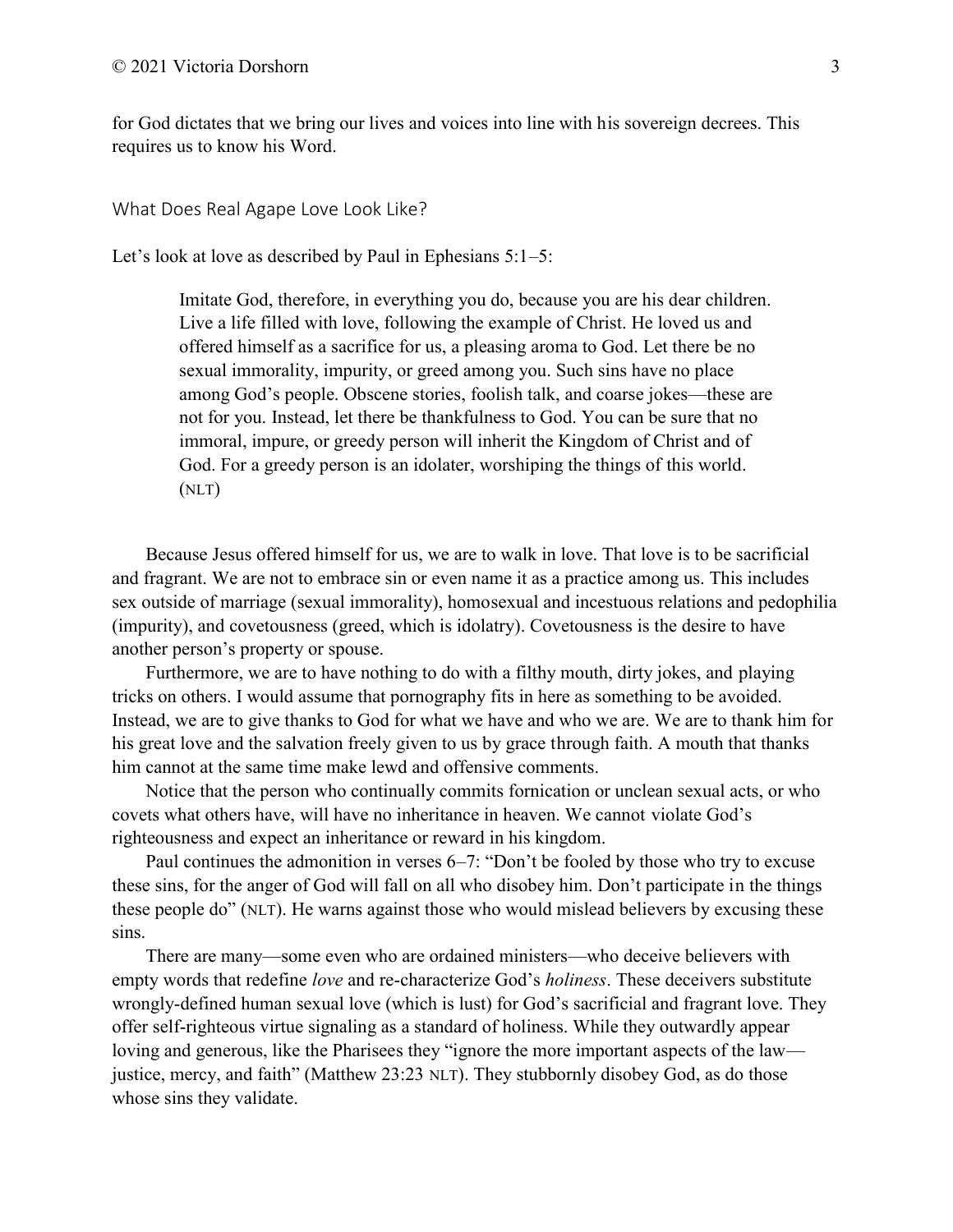We are to have nothing to do with those who disobey. We are not to participate in their works—the sins they commit or allow. Paul reminds us that we might have committed those sins before we accepted Jesus, but we must not continue in that darkness. He writes in Ephesians 5:8– 14:

For once you were full of darkness, but now you have light from the Lord. So live as people of light! For this light within you produces only what is good and right and true. Carefully determine what pleases the Lord. Take no part in the worthless deeds of evil and darkness; instead, expose them. It is shameful even to talk about the things that ungodly people do in secret. But their evil intentions will be exposed when the light shines on them, for the light makes everything visible. (NLT)

We may have started out in darkness, but because we accepted Jesus and came to his light, we became light in the Lord. Because we are light, we are to walk as children of light, showing what is acceptable to God. We are to expose the works of darkness. We do so in order to warn others about the penalty of remaining in their sin.

Light shines into dark areas and reveals what's hidden—spiders, dust bunnies, and bits of rubbish. So also does our spiritual light shine into the dark culture and reveal what's hidden wrong attitudes, sinful behavior, and deceptive actions. And remember, exposing sin is part of the instruction for us to "live a life filled with love" (Ephesians 5:2 NLT). Often we expose sin by our right living, without uttering a word. But our motive must be love, not self-righteousness.

In summary, love, as God defines it, is righteous by his standards and has an element of gratitude in it. That love is not a blind and blatant acceptance of sinful actions or attitudes, covering them with a self-satisfying blanket of politically correct tolerance. Rather, love corrects error. Love seeks the eternal and temporal good of the other. God's mercy and grace are contained in his love, but that love does not violate God's holiness and his Word.

In fact, in 1 John 4:8, 16, we read that "God is love." His very nature is love. His character is righteousness. Thus, if God is righteous and is love, then his kind of love is righteous. It will not accept sin and unrighteousness as valid love. So when we are told to love one another (fellow believers) and to love our enemies (unbelievers who oppose us), the kind of love being spoken of is God's righteous love.

Some Christians take the words of John in this letter and try to make them mean that we are to overlook and excuse the sins of fellow believers—or of unbelievers—to prove that we love them. These misguided Christians claim that when we take a stand against sin, we are being hateful. Nothing could be further from the truth.

#### Love the Person, Not the Sin

Of course, we are not to resort to overt condemnation of individuals, name-calling and insults, or ridicule and harsh bullying. There is a difference between stating that homosexuality is a sin and verbally abusing a gay person. The former pertains to the action, which we are to judge and not participate in. The latter pertains to the individual, whom we are to love as Christ loves, seeking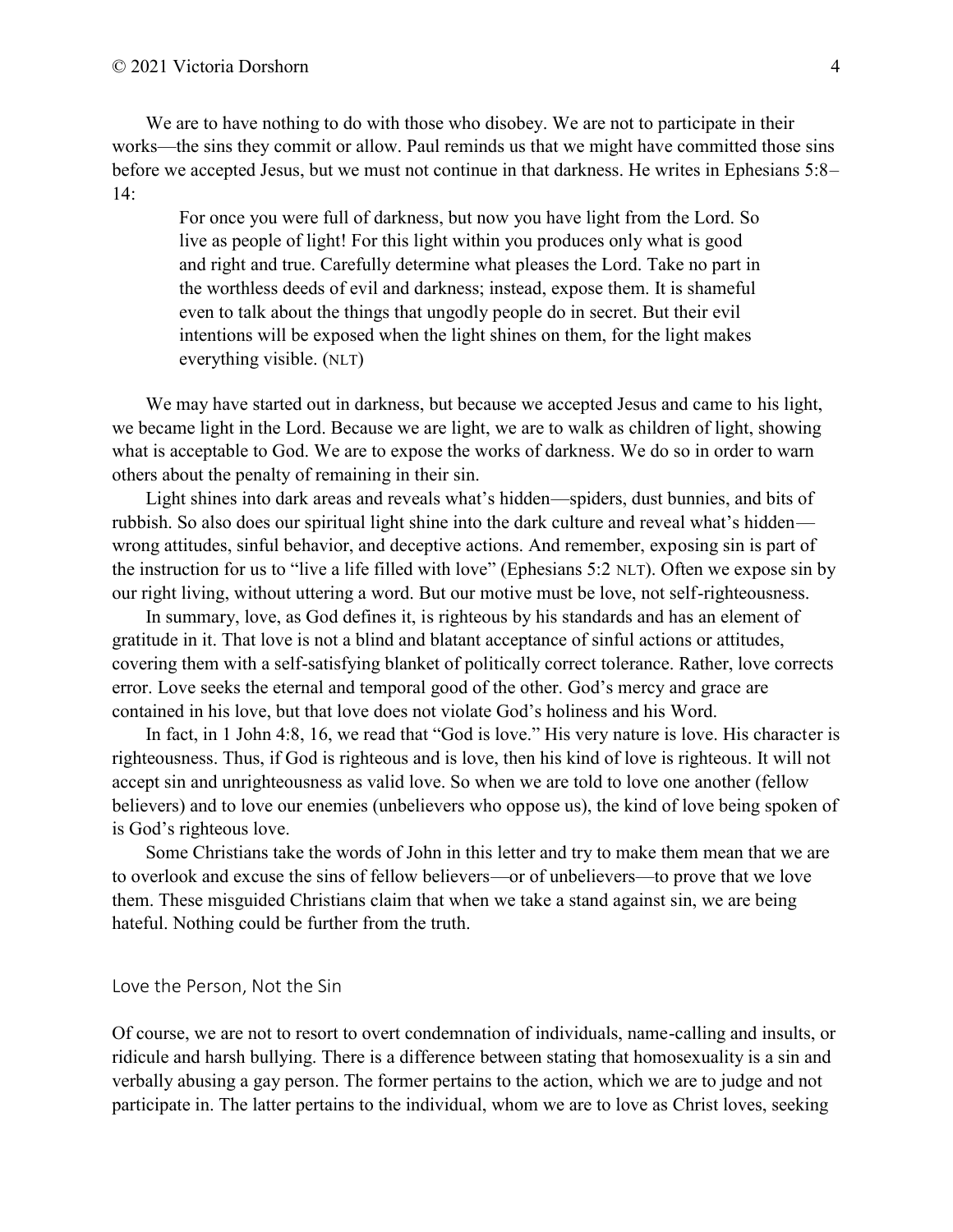to bring them into the family of God by faith in Christ, or to restore them to full fellowship if they are believers who have fallen into sin.

We have no business declaring people are bound for hell or verbally insulting them, as some groups do. We are to speak the truth in love and minister the grace of God to them. We are to shine the light of the gospel into their lives.

Likewise, we can stand against abortion, which is infanticide. But we should not call a mother who has aborted her baby a murderer deserving condemnation. Again, we judge the action for what it is, but we love the individual as Christ loves them. Many who have had abortions suffer extreme remorse, guilt, and self-condemnation. To them we should minister the saving grace of God and the blessing of forgiveness and salvation through faith.

Numbers from 2014 show that 54% of abortions are received by women who identify as Protestant, Catholic, or Evangelical.<sup>1</sup> This shows that we, as a church, have a problem. Other estimates reflect an increase in that percentage to 68.7%.<sup>2</sup> It appears that the action of abortion has become socially and religiously acceptable.

Our battle is not to prove the women guilty, but rather to bring conviction to their hearts so they will seek God's forgiveness for their action and be restored to fellowship. And we are to seek the salvation of the unbelieving mothers who abort. But more than that, we should be speaking the truth in love to women who are experiencing unplanned pregnancies and reaching out to them in love with alternatives.

Sadly, according to a Care Net study, the majority of Christian women believe that the church is unprepared to help with decisions about unplanned pregnancy and the options available.<sup>3</sup> As a church, we have failed to exhort, edify, instruct, and comfort, as we are commanded to do.

We need to encourage our youth and young adults to wait for sexual intimacy until marriage. We need to discuss from the pulpit the personhood of a pre-born baby in every fetal stage. And we need to be available, with love, to comfort and counsel women of any age with solid information about alternatives like adoption.

If we could make adoption more available by creating ministries for that, the alternative of abortion would be less appealing, especially if women were enveloped in grace, love, and compassion, rather than in condemnation and judgment.

These are just two examples. We could go on with other sins of our culture—pornography, sex trade, lying, gender transitioning, and false accusations (especially in the political realm, where "mud-slinging" has become standard operating procedure). We must always keep in mind that we are to oppose the sin but love the sinner, considering ourselves, lest we also fall into that (or another) sin.

When I was a pre-teen, I vowed, with great hubris, that I would never smoke. By age sixteen I was smoking. By age twenty-one, I smoked nearly three packs a day of an unfiltered cigarette. Fortunately, the Lord intervened, and by age twenty-four I had quit and have not smoked since, by God's grace.

Often, the thing we proudly claim we would never do becomes the thing we do. (See Romans 7:15–17.) That's why it is so important to only judge actions (especially our own) and not people. Moreover, our judgement needs to align with the Word of God, not run counter to it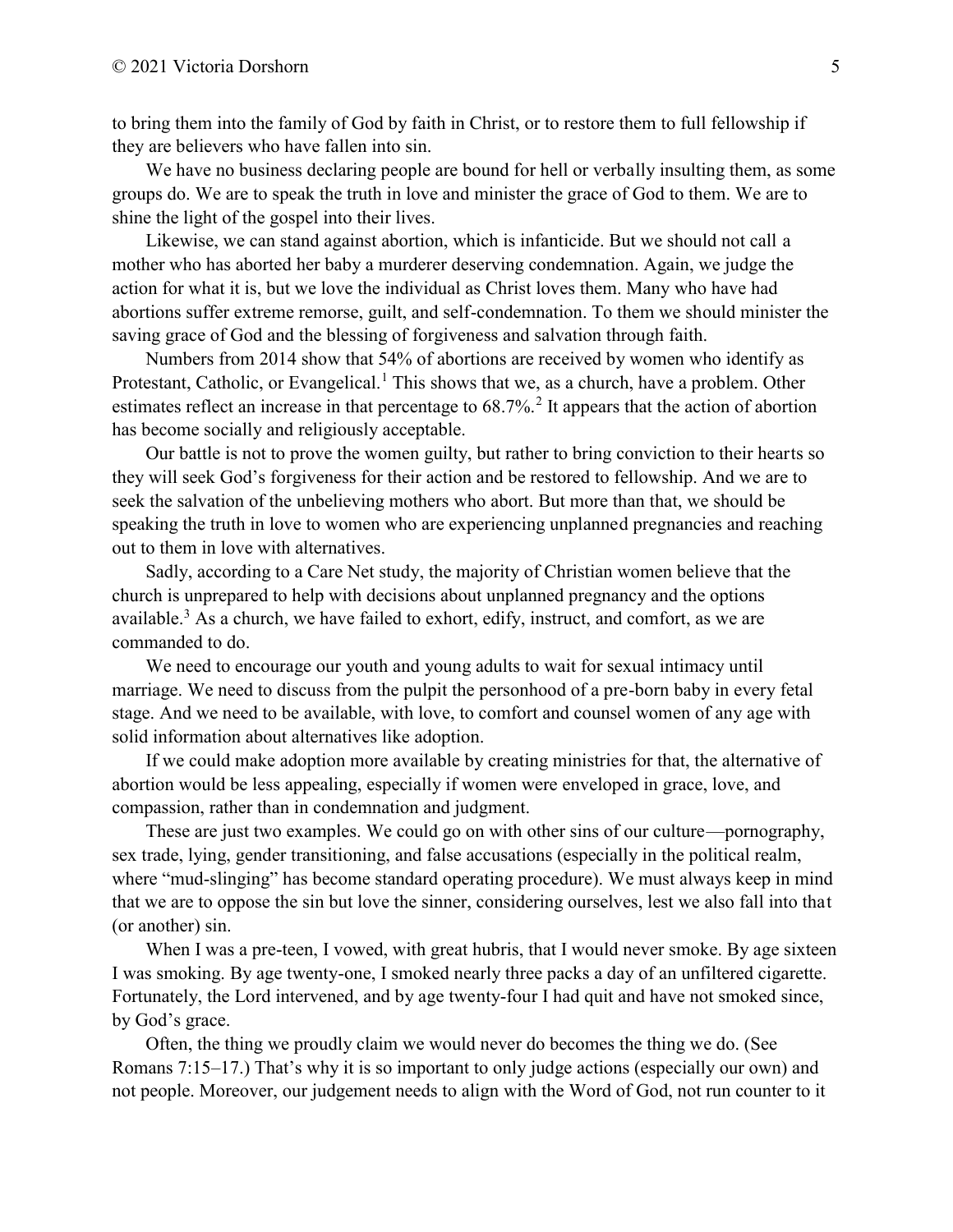as politically correct virtue signaling often does, as it "strain[s] out a gnat and swallow[s] a camel!" (Matthew 23:24 MEV).

Paul gives this very warning in Galatians 6:1–2: "Brothers, if a man is caught in any transgression, you who are spiritual should restore such a one in the spirit of meekness, watching yourselves, lest you also be tempted. Bear one another's burdens, and so fulfill the law of Christ" (MEV).

#### The Law of Love

Often we think of "love" and the "law" as diametrically opposed. But they are not. Paul writes in Romans 13:10, "Love does no wrong to a neighbor; therefore love is the fulfillment of the Law" (NASB). Galatians 5:14 and James 2:8 stress the Old Testament command to "love your neighbor as yourself" (Leviticus 19:18 NLT).

This *law of love* combines six of the Ten Commandments. When the Pharisees asked Jesus which law was most important,

Jesus replied, "'You must love the LORD your God with all your heart, all your soul, and all your mind.' This is the first and greatest commandment. A second is equally important: 'Love your neighbor as yourself.' The entire law and all the demands of the prophets are based on these two commandments." (Matthew 22:37–40 NLT)

He listed love of God first. That law is given in Deuteronomy 6:5. Various denominations number the Ten Commandments differently. However, the command to love God with all our heart, soul, and strength combines the commandments relating directly to God. We are to have no other God but him. We are not to make idols. We are not to misuse his name. We are to honor the "Sabbath" rest he has provided. (For Israel, that was the seventh day. For us, it is the rest we have in Christ. See Matthew 12:1–12 and Hebrews 4:1–11.)

The *second commandment* he referred to combines all the rest of the Ten Commandments. Those are commands that deal with our relationships with others and our treatment of them. We are to honor our parents, not commit murder, not commit adultery (sex outside of marriage), not steal, not give false witness (libel), and not covet what our neighbor has. This can be worded another way. Jesus spoke this command as "love one another" in John 13:34 and 15:12, 17. We are to love one another—in the body of Christ and in the world.

This kind of love does not compromise with sin. Agape love is not a politically correct *tolerance* of sin. It is neither the celebration of sin nor compromise with sin. Romans 12:9 makes this clear: "Let love be without hypocrisy. Abhor what is evil. Cling to what is good" (NKJV). God's love is pure, good, righteous, beneficial, productive, fruitful, and positive.

This love also corrects when correction is needed, just as a loving parent reprimands a wayward or disobedient child. At times, Jesus used what many would call *harsh language* today. (See Matthew 12:34 and 23:27–33.) Even John the Baptist called the hypocritical Pharisees a "brood of snakes" (Matthew 3:7 NLT).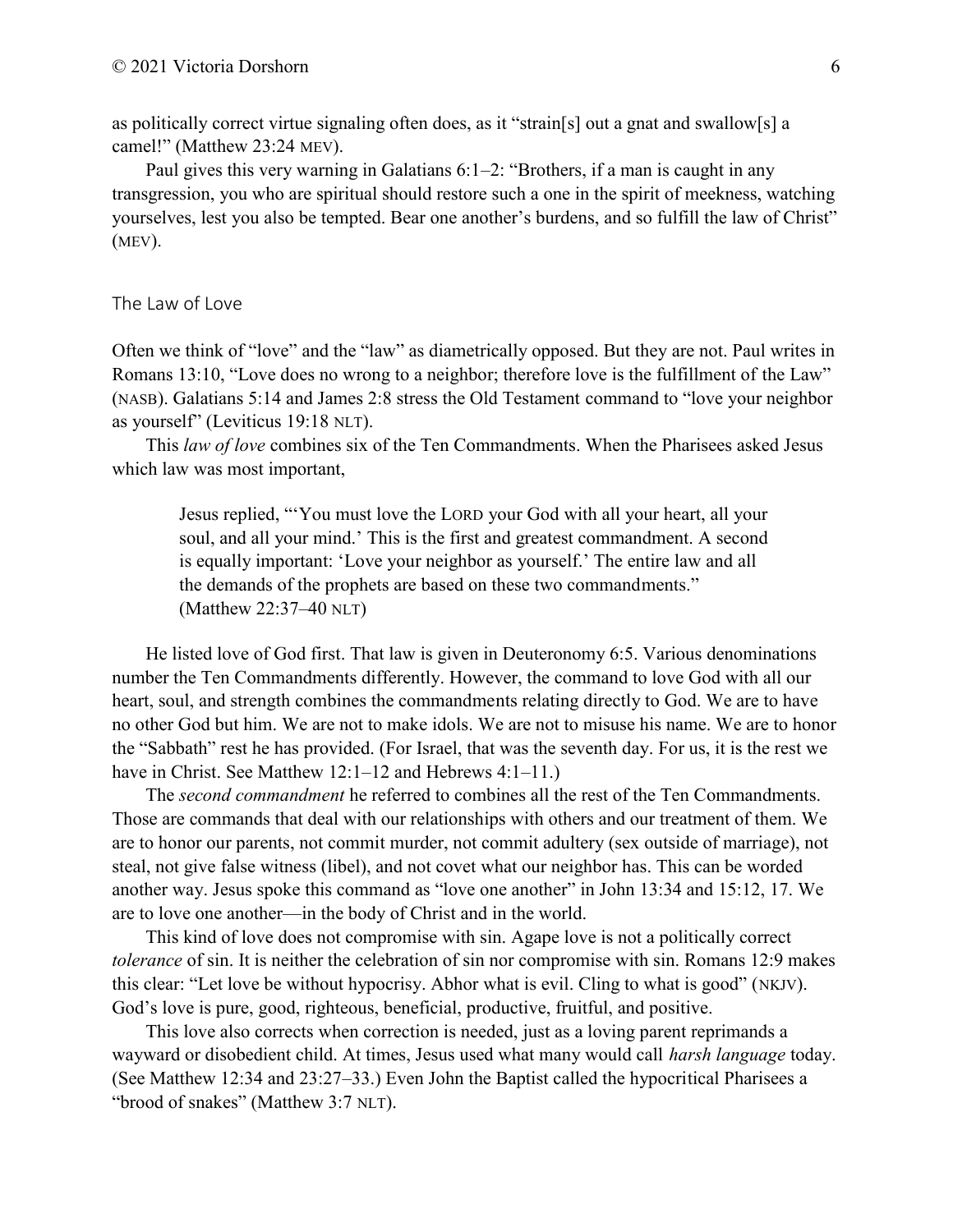Agape love is sometimes expressed by sharp rebuke. It is not always voiced in sweet tones of affirmation. We will know when to use reproach and when to use courtesy if we are walking in the Spirit and letting the love of God flow through us.

God's love brings redemption, salvation, deliverance, and sanctification. It produces joy, peace, and hope. And that's the kind of love that is to be "shed abroad in our hearts" (Romans 5:5 MEV). That's the kind of love that can speak truth when the culture demands silence.

### Endnotes

- 1. Jenna Jerman, Rachel K. Jones, and Tsuyoshi Onda, "Characteristics of U.S. Abortion Patients in 2014 and Changes Since 2008," New York: Guttmacher Institute, 2016, guttmacher.org/report/characteristics-us-abortion-patients-2014. © Guttmacher Institute. Used by permission. Accessed October 5, 2020.
- 2. "Abortion Statistics," Antiochian Orthodox Christian Archdiocese of North America, ww1.antiochian.org/node/16950. All rights reserved. Used by Permission. Accessed March 23, 2021.
- 3. Lisa Cannon Green, "New Survey: Women Go Silently from Church to Abortion Clinic," November 23, 2015, blog, *Care Net* at care-net.org/churches-blog/new-survey-women go-silently-from-church-to-abortion-clinic. © Care Net. All rights reserved. Used by permission. Accessed October 5, 2020.

# Bible Translations

Scripture marked KJV is taken from *The Holy Bible, King James Version.*

Scripture marked MEV ® is taken from the *Modern English Version*. Copyright © 2014 by Military Bible Association. Used by permission. All rights reserved.

Scripture marked NKJV ® is taken from *The Nelson Study Bible: New King James Version*. Copyright © 1997 by Thomas Nelson, Inc. New King James Version ®. Copyright © 1979, 1980, 1982 by Thomas Nelson, Inc. Used by permission. All rights reserved.

Scripture marked NLT is taken from the *New Believer's Bible: New Living Translation*, Copyright © 1996, 2006, 2019, Tyndale House Publishers. Used by permission. All rights reserved.

Scripture marked RSV is taken from the *Revised Standard Version*, Copyright © 1946, 1952, American Bible Society, A. J. Holman Co. Used by permission. All rights reserved.

Scripture marked NASB is taken from the *New American Standard Bible*, Copyright © 1960, 1971, 1977, 1995, 2020 by the Lockman Foundation. All rights reserved.